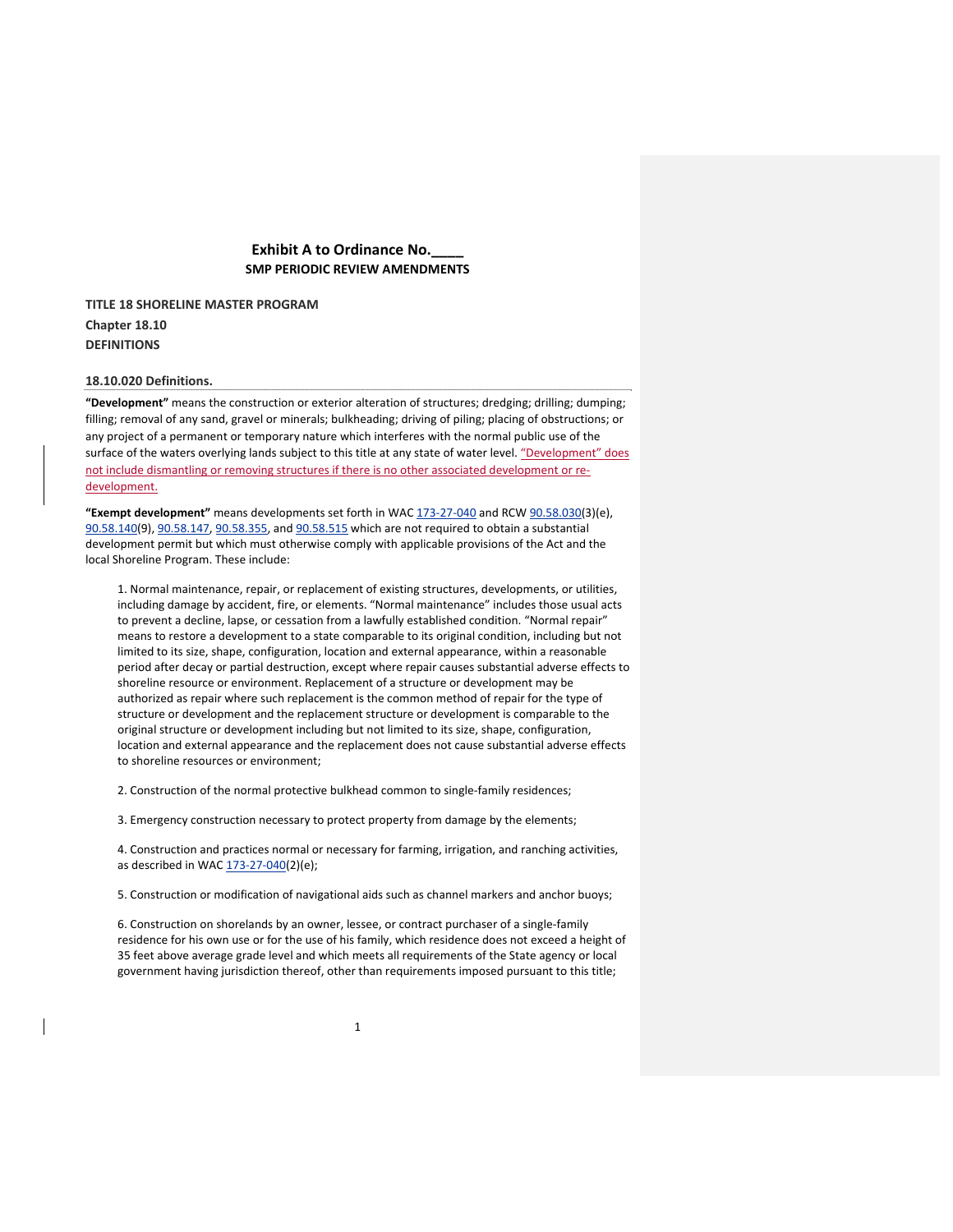7. Construction of a dock, including a community dock, designed for pleasure craft only, for the private noncommercial use of the owner, lessee, or contract purchaser of single- and multiplefamily residences. This exception applies if either:

a. In salt waters, the fair market value of the dock does not exceed \$2,500; or

b. In fresh waters, the fair market value of the dock does not exceed (1) \$20,000 for docks that are constructed to replace existing docks and are of equal or lesser square footage than the existing dock being replaced; or (2) \$10,000 for all other docks constructed in fresh waters. However, if subsequent construction occurs within five years of completion of the prior construction, and the combined fair market value of the subsequent and prior construction exceeds the amount specified in either subsection (7)(b)(1) or (2) of this definition, the subsequent construction shall be considered a substantial development for the purpose of this chapter;

8. Operation, maintenance, or construction of canals, waterways, drains, reservoirs, or other facilities that now exist or are hereafter created or developed as a part of an irrigation system for the primary purpose of making use of system waters, including return flow and artificially stored ground water for the irrigation of lands;

9. The marking of property lines or corners on State‐owned lands, when such marking does not significantly interfere with normal public use of the surface of the water;

10. Operation and maintenance of any system of dikes, ditches, drains, or other facilities existing on September 8, 1975, which were created, developed, or utilized primarily as a part of an agricultural drainage or diking system;

11. Any project with a certification from the governor pursuant to Chapter 80.50 RCW;

12. Site exploration and investigation activities that are prerequisite to preparation of an application for development authorization under this chapter, if:

a. The activity does not interfere with the normal public use of the surface waters;

b. The activity will have no significant adverse impact on the environment including, but not limited to, fish, wildlife, fish or wildlife habitat, water quality, and aesthetic values;

c. The activity does not involve the installation of a structure, and upon completion of the activity the vegetation and land configuration of the site are restored to conditions existing before the activity;

d. A private entity seeking development authorization under this section first posts a performance bond or provides other evidence of financial responsibility to the local jurisdiction to ensure that the site is restored to preexisting conditions; and

e. The activity is not subject to the permit requirements of RCW 90.58.550;

13. The process of removing or controlling an aquatic noxious weed, as defined in RCW 17.26.020, through the use of an herbicide or other treatment methods applicable to weed control that are recommended by a final environmental impact statement published by the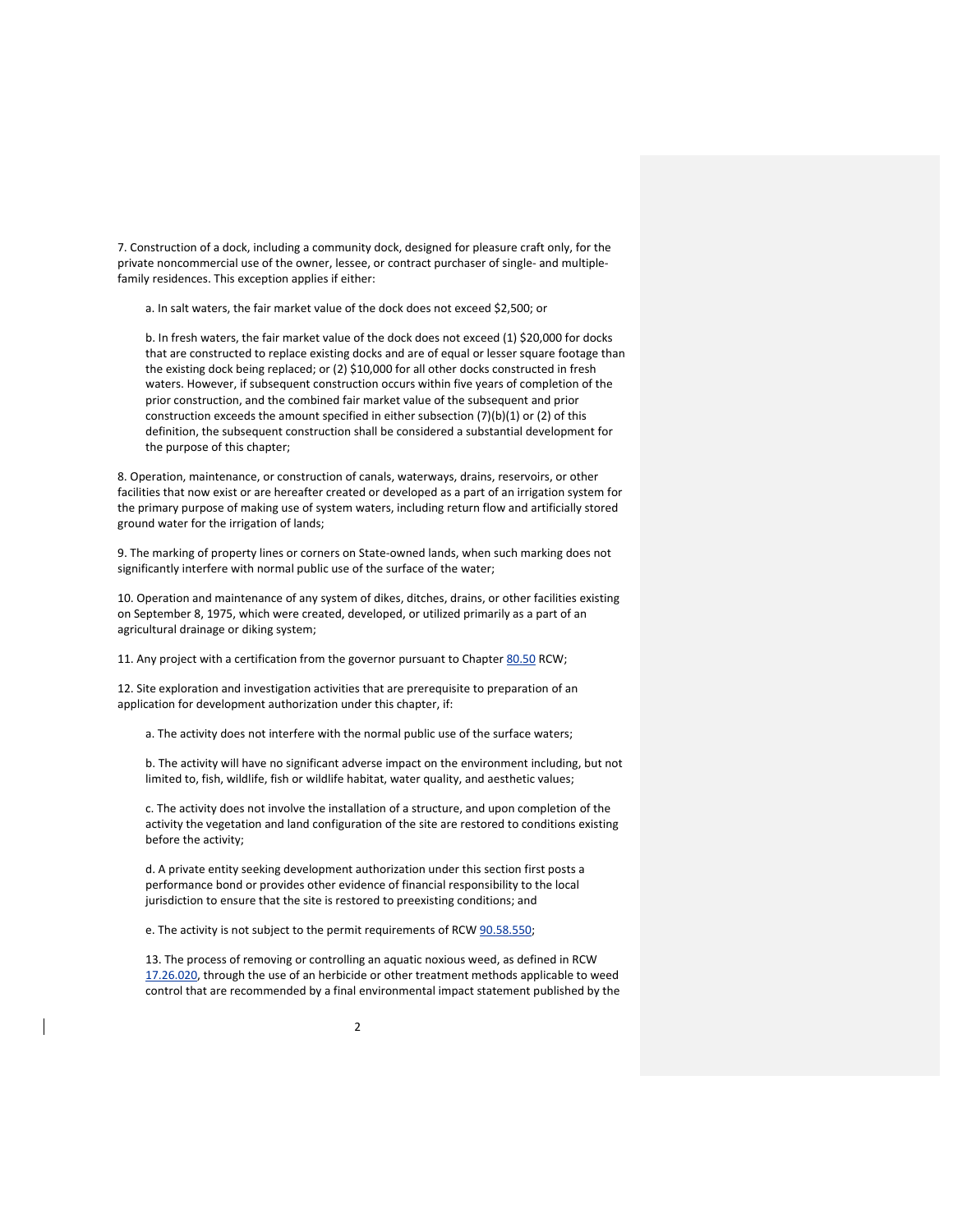Department of Agriculture or the Department jointly with other State agencies under Chapter 43.21C RCW;

14. Watershed restoration projects as defined in WAC 173-27-040(o);

15. A public or private project, the primary purpose of which is to improve fish or wildlife habitat or fish passage, pursuant to WAC 173-27-040(p);

16. Hazardous substance remedial actions. The procedural requirements of Chapter 90.58 RCW shall not apply to a project for which a consent decree, order or agreed order has been issued pursuant to Chapter 70.105D RCW or to the Department of Ecology when it conducts a remedial action under Chapter 70.105D RCW. The Department shall, in consultation with the appropriate local government, assure that such projects comply with the substantive requirements of Chapter 90.58 RCW, Chapter 173-26 WAC and the local master program.

17. The external or internal retrofitting of an existing structure with the exclusive purpose of compliance with the Americans with Disabilities Act of 1990 (42 U.S.C. Sec. 12101 et seq.) or to otherwise provide physical access to the structure by individuals with disabilities.

**"Flood plain"** is synonymous with one hundred‐year flood plain and means that land area susceptible to inundation with a one percent chance of being equaled or exceeded in any given year. The limit of this area shall be based upon flood ordinance regulation maps or a reasonable method which meets the objectives of the act. means the total area subject to inundation by the base flood including the flood fringe and the floodway areas.

**"Floodway"** means the area that has been established in effective federal emergency management agency flood insurance rate maps or floodway maps. Regardless of the method used to identify the floodway, the floodway shall not include those lands that can reasonably be expected to be protected from flood waters by flood control devices maintained by or maintained under license from the federal government, the state, or a political subdivision of the state. means the channel of a river or other watercourse and the adjacent land areas that must be reserved in order to discharge the base flood without cumulatively increasing the water surface elevation more than one foot, as identified on FEMA FIRM or floodway maps.

**"Substantial development"** means any development of which the total cost or fair market value exceeds \$7,0476,416, or any development which materially interferes with the normal public use of the water or shorelines of the State. (Note: The dollar threshold above is adjusted for inflation by the Washington Office of Financial Management every five years, beginning July 1, 2007, based upon changes in the consumer price index during that time period.) See RCW 90.58.030.

# **Chapter 18.15 ADMINISTRATION**

### **18.15.070 Nonconforming development.**

A. General Provisions. Uses, lots or structures within the shoreline jurisdiction that do not meet the specific standards of this Shoreline Program shall be regulated pursuant to Chapter 19.80 UPMC, Nonconforming Lots, Uses, and Structures.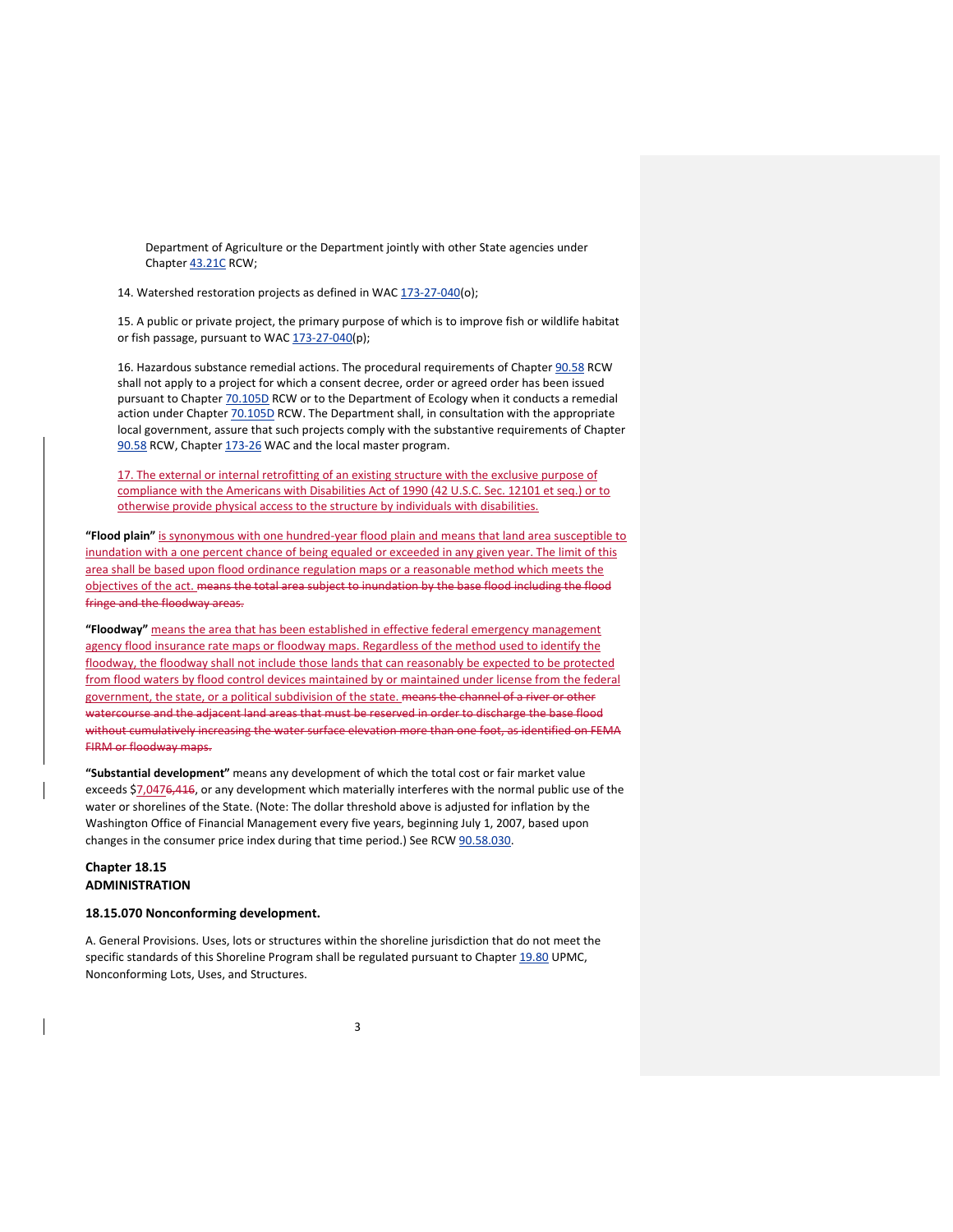B. Continuance. Subject to the provisions of this Shoreline Program, a lot, use or structure lawfully existing prior to the effective date of this Program or any amendment thereto, which is rendered nonconforming by adoption of this Shoreline Program or an amendment, may continue in the manner and to the extent that it existed upon the effective date of this Shoreline Program or amendment, respectively.

C. Nonconforming Development Regulations.

1. Nonconforming lots, uses and structures shall be regulated in accordance with Chapter 19.80 UPMC. In addition to provisions contained therein, the following provisions shall apply within the shoreline iurisdiction:

a. Any actions taken under the provisions of Chapter 19.80 UPMC shall not create adverse impacts to shoreline ecological functions and processes, and shall consider the cumulative impacts associated with the proposed action;

b. Required vegetation conservation areas are provided pursuant to UPMC 18.25.100;

c. Expansion of a nonconforming structure within the required shoreline setback, whether horizontally or vertically, shall be prohibited.

d. The Administrator may authorize expansion of a nonconforming structure, provided:

(1) The expansion is located entirely outside of the VCA, VCA setback, and shoreline setback;

(2) The expansion is consistent with all other provisions of this Shoreline Program; and

(3) The expansion does not increase the degree of nonconformity. If the expansion would comply with subsections  $(C)(1)(d)(1)$  and  $(2)$  of this section but increase the degree of zoning nonconformity, a variance would be required pursuant to UPMC 19.80.050(A)(1). This provision could apply, for example, to a proposal with a front yard setback that complies with all Shoreline Program requirements but requires a zoning variance.

e. Notwithstanding UPMC 19.80.050(A)(2), the Administrator may authorize relocation of a nonconforming structure, provided the structure is brought as closely as practicable into conformance with the applicable provisions of this Shoreline Program.

ef. An expanded or relocated structure for which an administrative authorization has been issued consistent with the criteria listed in subsection  $(C)(1)(d)$  or  $(e)$  of this section shall be considered a legal nonconforming structure and the requirements of this section shall apply as they apply to preexisting nonconforming structures;

fg. A nonconforming use may not be converted to a use that is specifically prohibited in this Shoreline Program; and

gh. The applicant shall obtain required shoreline permits or approvals prior to construction.

2. Existing nonconforming covered moorage may be maintained, repaired, or replaced in accordance with WAC 173-27-040 and the requirements of the Department of Natural Resources.

3. The expansion or resumption of a nonconforming use may be authorized as a shoreline conditional use, provided the applicant demonstrates compliance with the standards in UPMC 18.15.060(A).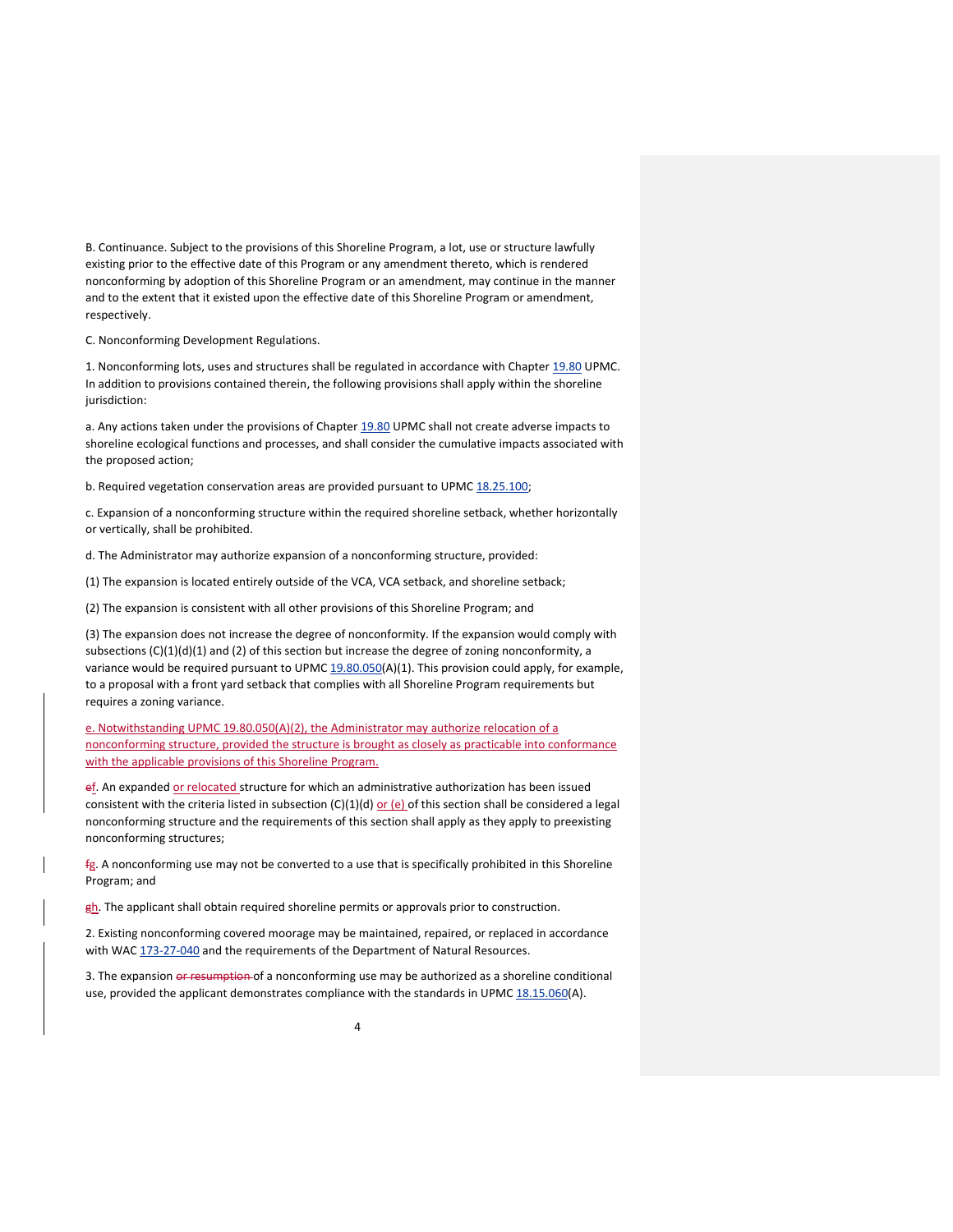4. If a nonconforming use is discontinued for twelve consecutive months or for twelve months during any two-year period, the nonconforming rights shall expire and any subsequent use shall be conforming unless re-establishment of the use is authorized through a shoreline conditional use permit, provided the applicant demonstrates compliance with the standards in UPMC 18.15.060(A) and the permit is applied for within the two-year period. Water-dependent uses should not be considered discontinued when they are inactive due to dormancy, or where the use includes phased or rotational operations as part of typical operations.

D. Existing, lawfully established single‐family residences on Day Island, Day Island South Spit and Sunset Beach located closer to the Ordinary High Water Mark than the setback specified in Table 18.30.B shall be considered conforming structures for purposes of this SMP. Such structures may be expanded in accordance with footnotes 30 and 31 on Table 18.30.B, and shall be subject to the substantial destruction provisions in UPMC 19.80.050(A)(4) and (5).

E. Procedure for Development of a Nonconforming Lot.

1. When lot size would prevent development of a nonconforming lot consistent with the applicable shoreline setback requirements, the Examiner may authorize development under the following conditions:

a. A written request for a shoreline variance is received from the project proponent;

b. The development will be located as far landward as possible from the ordinary high water mark; and

c. The decision of the Examiner shall be based upon the shoreline variance criteria found in UPMC 18.15.050(F).

### **18.15.090 Ecology review.**

A. The Department of Ecology shall be notified of any substantial development, conditional use or variance permit decision made by the Examiner or Administrator, whether it is an approval or denial. The notification shall occur concurrently with the transmittal of the ruling to the applicant. When a substantial development permit and either conditional use or variance permit are required for a development, the submittal of the permits shall be made concurrently. After all local permit administrative appeals or reconsideration periods are complete and the permit documents are amended to incorporate any resulting changes, The the Administrator shall mail the permit and file the following items using return receipt requested mail to the Department of Ecology and the Office of Attorney General:

1. A copy of the complete application per WAC 173-27-180;

2. Findings and conclusions that establish the basis for the decision including but not limited to identification of shoreline environment designation, applicable Shoreline Program policies and regulations and the consistency of the project with appropriate review criteria for the type of permit(s);

3. The final decision of the City;

4. The permit data sheet per WAC 173-27-190;

5. Affidavit of public notice; and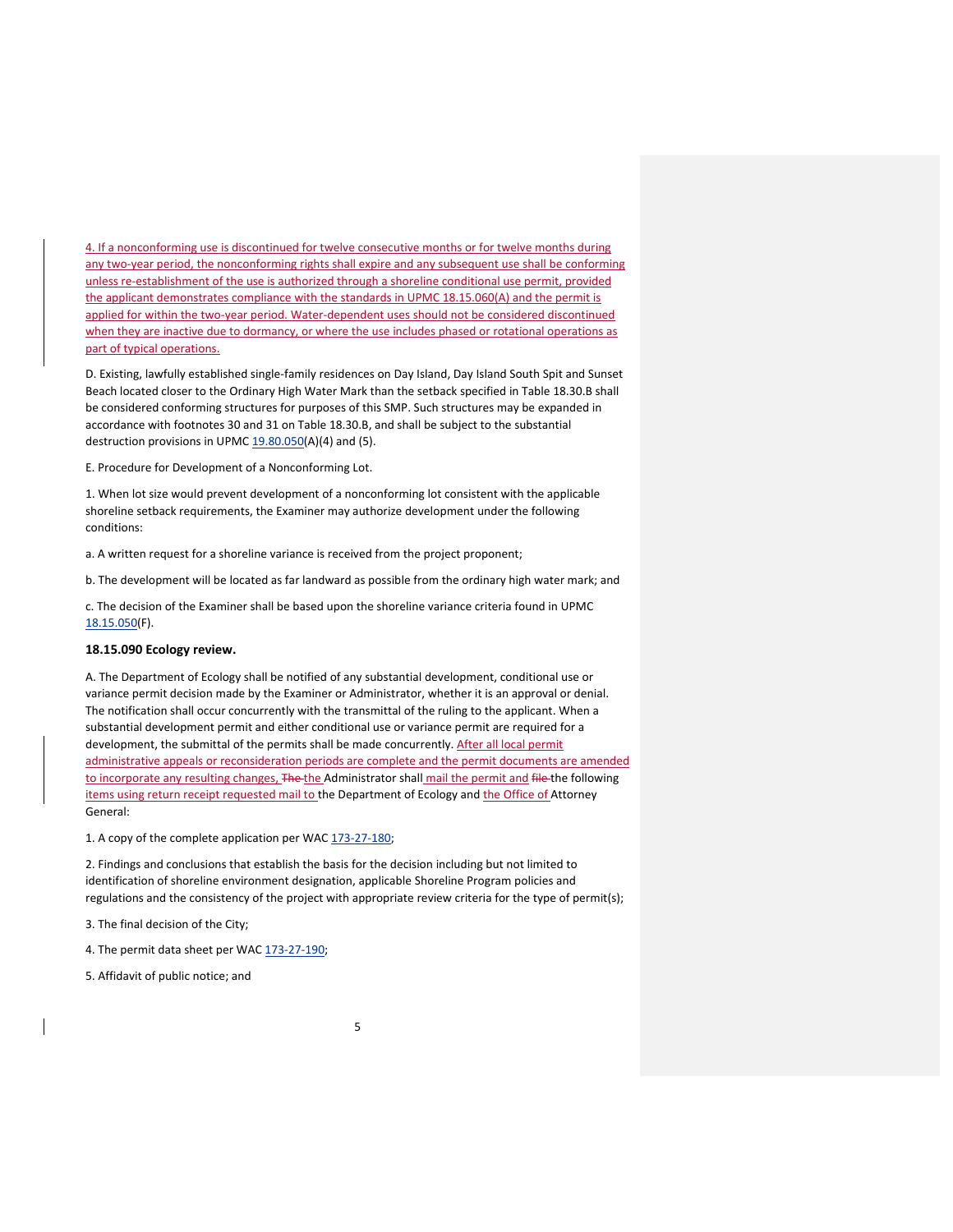6. Where applicable, the Administrator shall also file the applicable documents required by the State Environmental Policy Act (Chapter 43.21C RCW).

B. When the project has been modified in the course of the local review process, plans or text shall be provided to Ecology that clearly indicates the final approved plan.

C. If Ecology determines that the submittal does not contain all of the documents and information required by this section, Ecology shall identify the deficiencies and notify the City and the applicant in writing. Ecology will not act on conditional use or variance permit submittals until the material requested in writing is submitted to them.

D. Ecology shall convey to the City and applicant its final decision approving, approving with conditions, or disapproving the permit within 30 days of the date of submittal by the City. The Administrator will notify those interested persons having requested notification of such decision.

E. Ecology shall base its determination to approve, approve with conditions or deny a conditional use permit or variance permit on consistency with the policy and provisions of the SMA, the criteria listed in Chapter 173‐27 WAC and this Shoreline Program.

F. Consistent with RCW 90.58.140(6), the state's Shoreline Hearings Board twenty‐one day appeal period starts with the date of filing, which is defined below:

- For projects that only require a substantial development permit: the date that Ecology receives the  $\leftarrow$  -City's decision.
- 2. For a conditional use permit or variance: the date that Ecology's decision on the conditional use permit or variance is transmitted to the applicant and City.
- 3. For substantial development permits simultaneously mailed with a conditional use permit or variance to Ecology: the date that Ecology's decision on the conditional use permit or variance is transmitted to the applicant and the City.

G. No construction pursuant to a shoreline substantial development permit, shoreline variance, or shoreline conditional use authorized by this Shoreline Program shall begin or be authorized, and no building, grading or other construction permits shall be issued by the City until 21 days from the date of filingreceipt by the applicant and the City of Ecology's decision or until all review proceedings are terminated.

**18.15.130 Developments not required to obtain shoreline permits or local reviews** 

Requirements to obtain a shoreline substantial development permit, conditional use permit, variance, letter of exemption, or other review to implement the Shoreline Management Act do not apply to the following:

- A. Remedial actions. Pursuant to RCW 90.58.355, any person conducting a remedial action at a facility  $\leftarrow$ pursuant to a consent decree, order, or agreed order issued pursuant to chapter 70.105D RCW, or to the department of ecology when it conducts a remedial action under chapter 70.105D RCW;
- B. Boatyard improvements to meet NPDES permit requirements. Pursuant to RCW 90.58.355, any person installing site improvements for storm water treatment in an existing boatyard facility to meet requirements of a national pollutant discharge elimination system storm water general permit;

**Formatted:** List Paragraph, Indent: Left: 0", Numbered + Level: 1 + Numbering Style: 1, 2, 3, … + Start at: 1 + Alignment: Left + Aligned at: 0.25" + Indent at: 0.5"

**Formatted:** Font: 12 pt, Bold

**Formatted:** Indent: Left: 0", Numbered + Level: 1 + Numbering Style: A, B, C, … + Start at: 1 + Alignment: Left + Aligned at: 0.53" + Indent at: 0.71"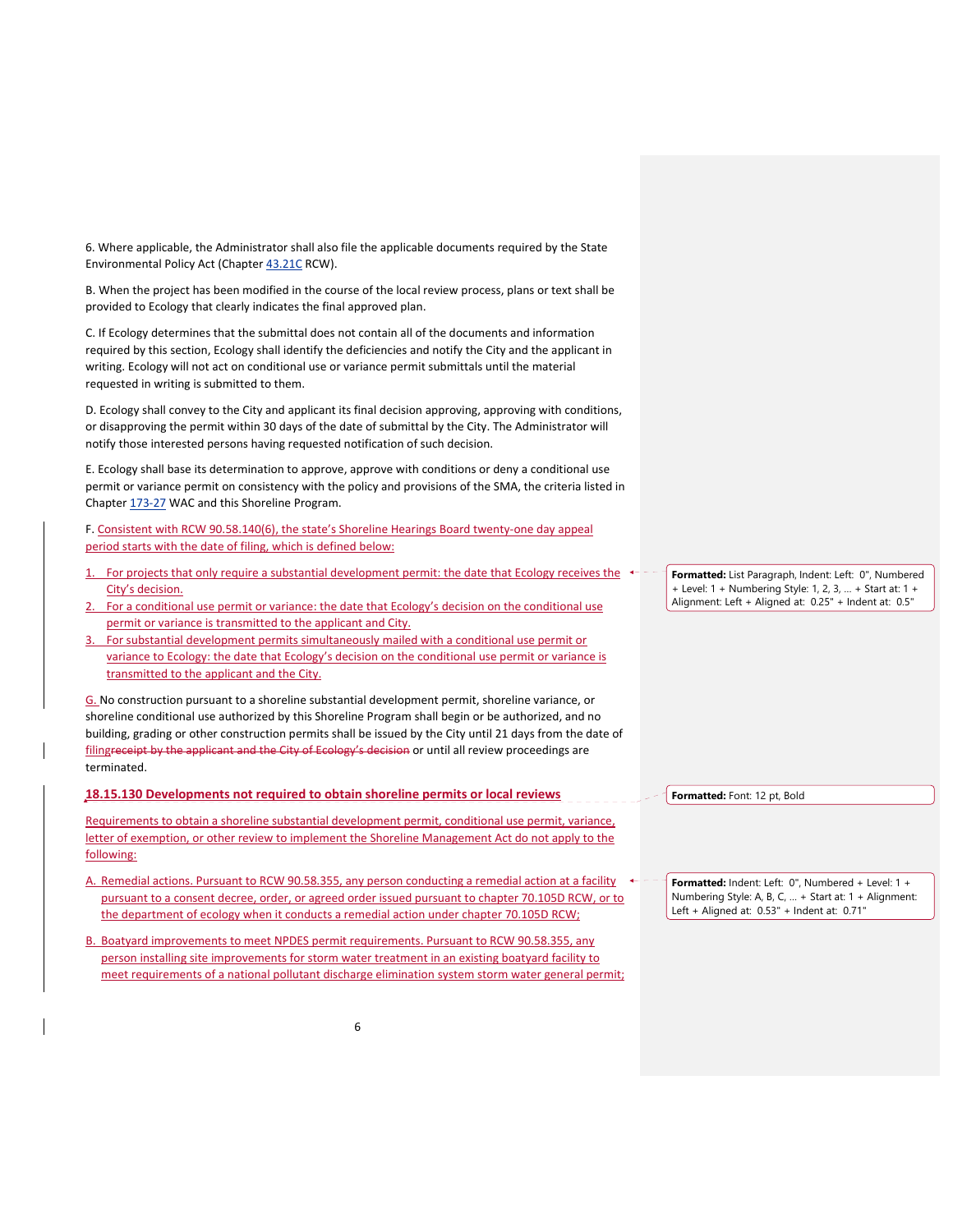- C. WSDOT facility maintenance and safety improvements. Pursuant to RCW 90.58.356, Washington State Department of Transportation projects and activities meeting the conditions of RCW 90.58.356 are not required to obtain a substantial development permit, conditional use permit, variance, letter of exemption, or other local review;
- D. Projects consistent with an environmental excellence program agreement pursuant to RCW 90.58.045; and
- E. Projects authorized through the Energy Facility Site Evaluation Council process, pursuant to chapter 80.50 RCW.

#### **TITLE 19 ZONING**

**Chapter 19.80 NONCONFORMING LOTS, USES, AND STRUCTURES** 

### **19.80.040 Nonconforming uses.**

The party asserting the existence of a lawful nonconforming use has the burden of establishing that as of August 31, 1995, the effective date of the ordinance codified in this chapter, or subsequent revisions or amendments, the use was either consistent with the zoning provisions or was a pre‐existing legal nonconforming use.

A legal nonconforming use may be continued; provided, that:

A. The nonconforming use is not replaced by a conforming use. If replaced by a conforming use, the nonconforming use may not thereafter be resumed.

B. Abandonment Vacation or Discontinuation. A nonconforming use may be continued by successive owners or tenants where the use is not vacated continues unabandoned. If the use is vacated or discontinued for 12 consecutive monthsceases for a period of more than one year, the subsequent use of the land shall be conforming.

C. Expansion on Land, in Buildings or Structures. The nonconforming use shall not be enlarged, increased, expanded or extended to occupy a greater area of land, building or structure than was occupied on the date the use became nonconforming; except, if the nonconforming use is an accessory use and the principal use is a conforming use, the conforming principal use may expand so long as the nonconforming accessory use is not made more nonconforming.

D. The use is not moved in whole or in part to any other portion of the lot or parcel or another lot or parcel in a zone where the structure would be nonconforming.

E. Substantial Destruction. If the structure in which the use depends is harmed or destroyed by more than 50 percent of the improvement value as shown in the County Assessor's data, the nonconforming use can no longer continue, except when the structure is damaged or destroyed as a result of accidental fire or natural causes, in which case permits to reconstruct a structure in order to continue the